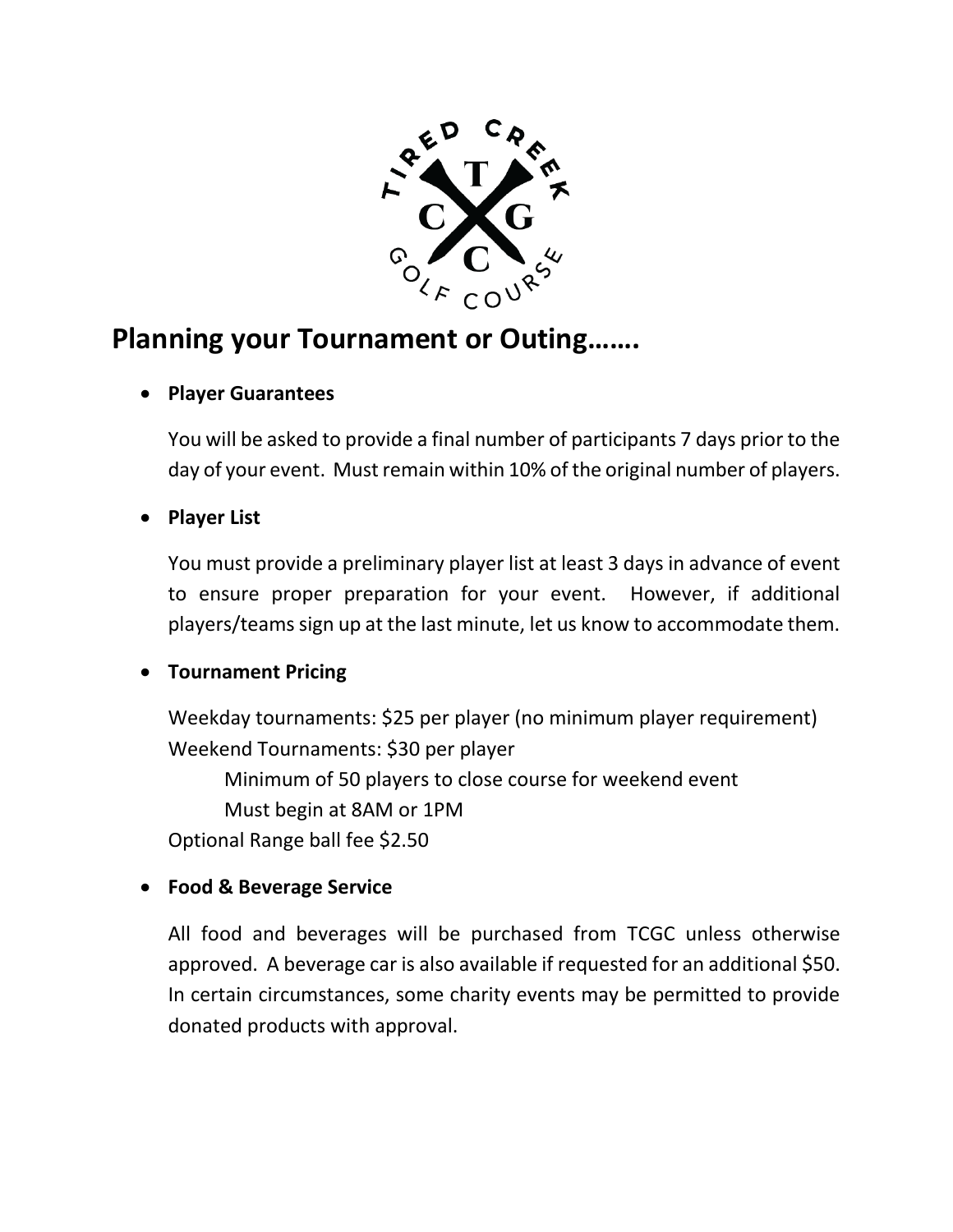### • **Tax**

Unless you are tax exempt, the applicable Georgia sales tax will apply on all rounds of golf, food & beverage products. Tax-exempt organizations will be required to provide proof of exemption.

#### • **Scorecards/Scoring**

We provide scorecards, scoring at end of tournament, and handling of tournament for a flat fee of \$150 for one day tournament & \$250 for twoday tournament, or 10% of PAYOUT whichever is lesser**.**

#### • **Contest Management**

Contest management is key to making a positive impression on your guests and have them coming back year after year. Popular contests and holes include…

- Longest Drive: #2&3
- Closest to the Pin:  $#4,6,11,14$
- Hole in One: #4,6,11,14
- Straightest drive: #3,8,13,15

By knowing your plans ahead of time, our staff can set the proper distances, pin placements, and sponsorship information.

#### **Making it happen….**

The checklist provided is intended to assist you in preparing for your event. It also allows us the opportunity to make sure we are providing you with the best possible service at the best price!

We realize each event is unique and our staff is more than happy to work with you to plan your event or make suggestions.

Feel free to contact us anytime!

Please fill out the checklist and deliver to the pro shop.

# *Thank you for choosing Tired Creek Golf Course!*